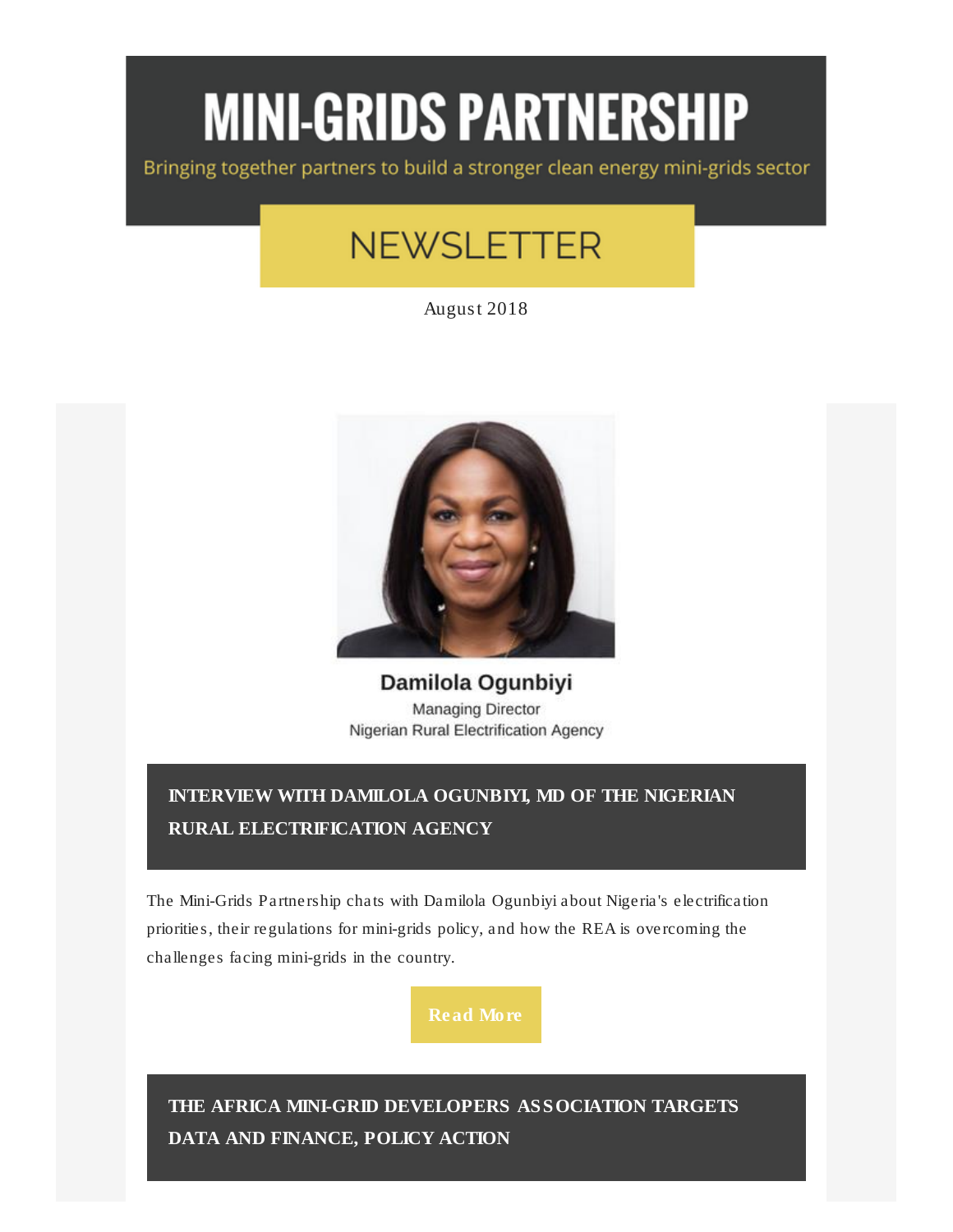#### Article by: William Brent, Power for All

William Brent from Power for All chats with Aaron Leopold, CEO of the African Mini-Grid Developers Association (AMDA), on their plans to scale the mini-grid sector. With a recent influx in funding committed by donors and concessional lenders to the sector, AMDA looks to distribute resources effectively and efficiently – a process that depends on better data, new financing structures, and informed policy and regulation.

Click the link below to read the article, or listen to the full interview [here.](https://click.everyaction.com/k/1858338/9776307/-803653937?nvep=ew0KICAiVGVuYW50VXJpIjogIm5ncHZhbjovL3Zhbi9VTkYvVU5GLzEvNjA4MDYiLA0KICAiRGlzdHJpYnV0aW9uVW5pcXVlSWQiOiAiNmY5MDI1MTAtZTc5Yi1lODExLWJjZTctMDAwZDNhMTJiODAwIiwNCiAgIkVtYWlsQWRkcmVzcyI6ICJLZmFybWVyQHVuZm91bmRhdGlvbi5vcmciDQp9&hmac=2WyhktQNt28-NWpF6LkFFv8QGcqZgq18bsoItE8ToOU=&v=6AZl4l25t88&t=8s)



# [POWER FOR OFF-GRID AREAS: SOLAR MINI-GRIDS SET UP IN TWO](https://click.everyaction.com/k/1858340/9776309/633281928?nvep=ew0KICAiVGVuYW50VXJpIjogIm5ncHZhbjovL3Zhbi9VTkYvVU5GLzEvNjA4MDYiLA0KICAiRGlzdHJpYnV0aW9uVW5pcXVlSWQiOiAiNmY5MDI1MTAtZTc5Yi1lODExLWJjZTctMDAwZDNhMTJiODAwIiwNCiAgIkVtYWlsQWRkcmVzcyI6ICJLZmFybWVyQHVuZm91bmRhdGlvbi5vcmciDQp9&hmac=2WyhktQNt28-NWpF6LkFFv8QGcqZgq18bsoItE8ToOU=)  [DISTRICTS OF PAKISTAN](https://click.everyaction.com/k/1858340/9776309/633281928?nvep=ew0KICAiVGVuYW50VXJpIjogIm5ncHZhbjovL3Zhbi9VTkYvVU5GLzEvNjA4MDYiLA0KICAiRGlzdHJpYnV0aW9uVW5pcXVlSWQiOiAiNmY5MDI1MTAtZTc5Yi1lODExLWJjZTctMDAwZDNhMTJiODAwIiwNCiAgIkVtYWlsQWRkcmVzcyI6ICJLZmFybWVyQHVuZm91bmRhdGlvbi5vcmciDQp9&hmac=2WyhktQNt28-NWpF6LkFFv8QGcqZgq18bsoItE8ToOU=)

#### Article by: The Pakistan Express Tribune

The KfW Development Bank and the Pakistan Poverty Alleviation Fund completed solarpowered mini-grid projects in two districts of Khyber-Pakhtunkhwa, Pakistan. These systems have a combined generation capacity of about 400 kW and help provide electricity to about 434 households.

# [ODYSSEY ENERGY SOLUTIONS ANNOUNCES MINI-GRID](https://click.everyaction.com/k/1858342/9776311/-1455550004?nvep=ew0KICAiVGVuYW50VXJpIjogIm5ncHZhbjovL3Zhbi9VTkYvVU5GLzEvNjA4MDYiLA0KICAiRGlzdHJpYnV0aW9uVW5pcXVlSWQiOiAiNmY5MDI1MTAtZTc5Yi1lODExLWJjZTctMDAwZDNhMTJiODAwIiwNCiAgIkVtYWlsQWRkcmVzcyI6ICJLZmFybWVyQHVuZm91bmRhdGlvbi5vcmciDQp9&hmac=2WyhktQNt28-NWpF6LkFFv8QGcqZgq18bsoItE8ToOU=)  [PROJECTS SEEKING INVESTMENT WORTH \\$500 MILLIONS](https://click.everyaction.com/k/1858342/9776311/-1455550004?nvep=ew0KICAiVGVuYW50VXJpIjogIm5ncHZhbjovL3Zhbi9VTkYvVU5GLzEvNjA4MDYiLA0KICAiRGlzdHJpYnV0aW9uVW5pcXVlSWQiOiAiNmY5MDI1MTAtZTc5Yi1lODExLWJjZTctMDAwZDNhMTJiODAwIiwNCiAgIkVtYWlsQWRkcmVzcyI6ICJLZmFybWVyQHVuZm91bmRhdGlvbi5vcmciDQp9&hmac=2WyhktQNt28-NWpF6LkFFv8QGcqZgq18bsoItE8ToOU=)

Article by: Odyssey Energy Solutions

Odyssey Energy Solutions, a platform connecting private mini-grid developers and investors, announced that its mini-grids project pipeline had surpassed 550 projects, requiring a total estimated investment of more than USD \$500 million.

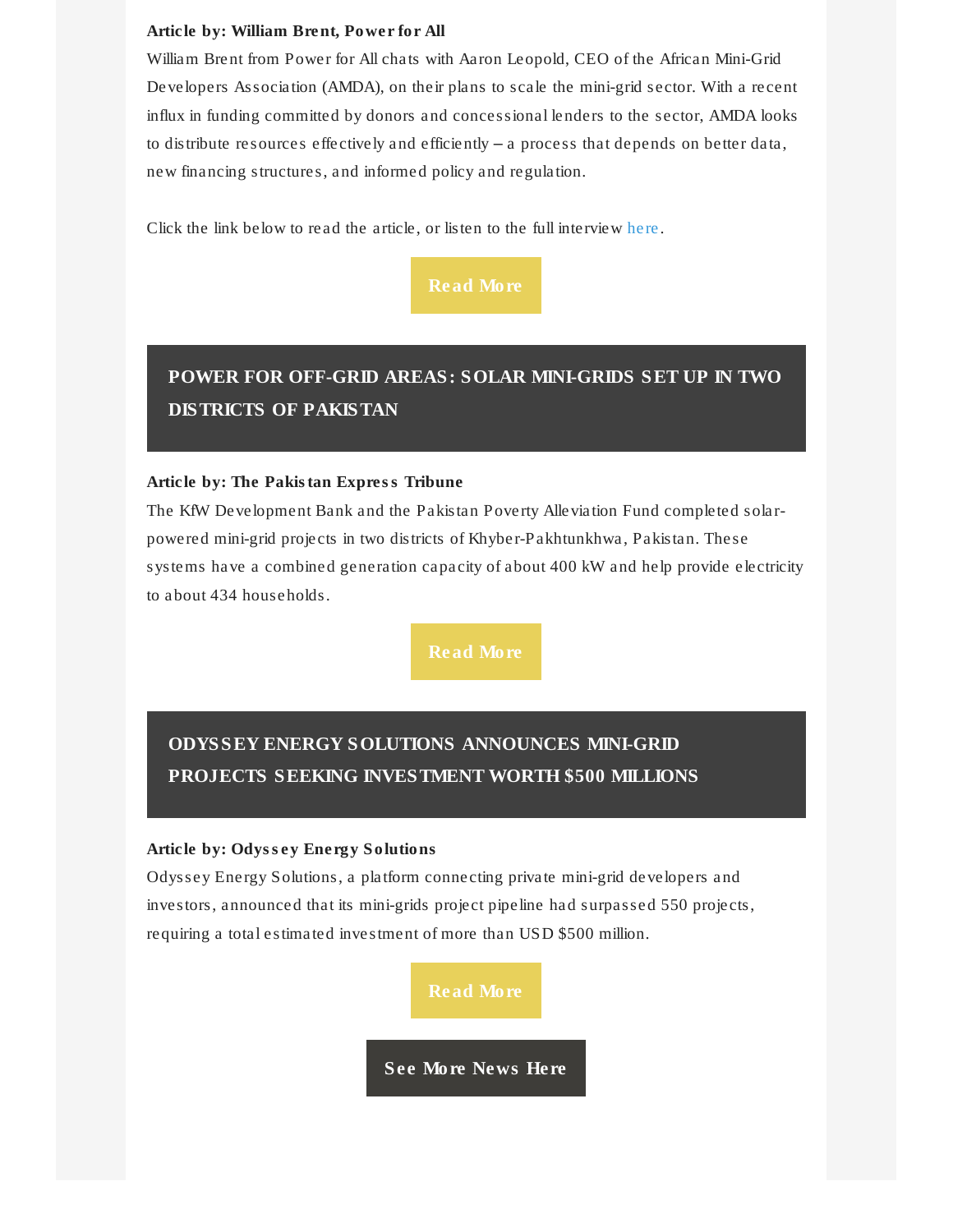

# • [ELECTRIFICATION STRATEGY OF TOGO](https://click.everyaction.com/k/1858346/9776316/1285545275?nvep=ew0KICAiVGVuYW50VXJpIjogIm5ncHZhbjovL3Zhbi9VTkYvVU5GLzEvNjA4MDYiLA0KICAiRGlzdHJpYnV0aW9uVW5pcXVlSWQiOiAiNmY5MDI1MTAtZTc5Yi1lODExLWJjZTctMDAwZDNhMTJiODAwIiwNCiAgIkVtYWlsQWRkcmVzcyI6ICJLZmFybWVyQHVuZm91bmRhdGlvbi5vcmciDQp9&hmac=2WyhktQNt28-NWpF6LkFFv8QGcqZgq18bsoItE8ToOU=)

The government of Togo has released a strategy report supporting its vision to achieve universal energy access by 2030. The roadmap defines milestones for implementing the strategy which depend on the deployment of off-grid solutions including mini-grids. [Read More](https://click.everyaction.com/k/1858347/9776317/1285545275?nvep=ew0KICAiVGVuYW50VXJpIjogIm5ncHZhbjovL3Zhbi9VTkYvVU5GLzEvNjA4MDYiLA0KICAiRGlzdHJpYnV0aW9uVW5pcXVlSWQiOiAiNmY5MDI1MTAtZTc5Yi1lODExLWJjZTctMDAwZDNhMTJiODAwIiwNCiAgIkVtYWlsQWRkcmVzcyI6ICJLZmFybWVyQHVuZm91bmRhdGlvbi5vcmciDQp9&hmac=2WyhktQNt28-NWpF6LkFFv8QGcqZgq18bsoItE8ToOU=)

#### • [ENERGY AFRICA-](https://click.everyaction.com/k/1858348/9776318/-1423576978?nvep=ew0KICAiVGVuYW50VXJpIjogIm5ncHZhbjovL3Zhbi9VTkYvVU5GLzEvNjA4MDYiLA0KICAiRGlzdHJpYnV0aW9uVW5pcXVlSWQiOiAiNmY5MDI1MTAtZTc5Yi1lODExLWJjZTctMDAwZDNhMTJiODAwIiwNCiAgIkVtYWlsQWRkcmVzcyI6ICJLZmFybWVyQHVuZm91bmRhdGlvbi5vcmciDQp9&hmac=2WyhktQNt28-NWpF6LkFFv8QGcqZgq18bsoItE8ToOU=) ZAMBIA REPORT

The UK's Department for International Development released a report that provides options to model and analyze the economic effects of fiscal policy options for off-grid technologies, including mini-grids in Zambia. [Read More](https://click.everyaction.com/k/1858349/9776319/-1423576978?nvep=ew0KICAiVGVuYW50VXJpIjogIm5ncHZhbjovL3Zhbi9VTkYvVU5GLzEvNjA4MDYiLA0KICAiRGlzdHJpYnV0aW9uVW5pcXVlSWQiOiAiNmY5MDI1MTAtZTc5Yi1lODExLWJjZTctMDAwZDNhMTJiODAwIiwNCiAgIkVtYWlsQWRkcmVzcyI6ICJLZmFybWVyQHVuZm91bmRhdGlvbi5vcmciDQp9&hmac=2WyhktQNt28-NWpF6LkFFv8QGcqZgq18bsoItE8ToOU=)



### [DATA REQUEST: ESMAP'S GLOBAL FACILITY ON MINI-GRIDS](https://click.everyaction.com/k/1858350/9776320/1689062940?nvep=ew0KICAiVGVuYW50VXJpIjogIm5ncHZhbjovL3Zhbi9VTkYvVU5GLzEvNjA4MDYiLA0KICAiRGlzdHJpYnV0aW9uVW5pcXVlSWQiOiAiNmY5MDI1MTAtZTc5Yi1lODExLWJjZTctMDAwZDNhMTJiODAwIiwNCiAgIkVtYWlsQWRkcmVzcyI6ICJLZmFybWVyQHVuZm91bmRhdGlvbi5vcmciDQp9&hmac=2WyhktQNt28-NWpF6LkFFv8QGcqZgq18bsoItE8ToOU=)

The ESMAP Global Facility on Mini Grids is collecting cost data on solar and solar-diesel mini-grids to map cost trends among countries for capital equipment, project development, and installation costs. If you have cost data on one or more mini grids, ESMAP would be interested to include this into their database. Data collected for this project will be kept confidential and anything released publicly will not have project-specific identifiers.

If you'd like to contribute, please complete the survey [here,](https://click.everyaction.com/k/1858351/9776321/1317061841?nvep=ew0KICAiVGVuYW50VXJpIjogIm5ncHZhbjovL3Zhbi9VTkYvVU5GLzEvNjA4MDYiLA0KICAiRGlzdHJpYnV0aW9uVW5pcXVlSWQiOiAiNmY5MDI1MTAtZTc5Yi1lODExLWJjZTctMDAwZDNhMTJiODAwIiwNCiAgIkVtYWlsQWRkcmVzcyI6ICJLZmFybWVyQHVuZm91bmRhdGlvbi5vcmciDQp9&hmac=2WyhktQNt28-NWpF6LkFFv8QGcqZgq18bsoItE8ToOU=) and send any questions to [cgreacen@worldbank.org.](mailto:cgreacen@worldbank.org)

## [SIEMENS REPORT: PUERTO RICO'S ELECTRIC GRID](https://click.everyaction.com/k/1858352/9776322/-1617300351?nvep=ew0KICAiVGVuYW50VXJpIjogIm5ncHZhbjovL3Zhbi9VTkYvVU5GLzEvNjA4MDYiLA0KICAiRGlzdHJpYnV0aW9uVW5pcXVlSWQiOiAiNmY5MDI1MTAtZTc5Yi1lODExLWJjZTctMDAwZDNhMTJiODAwIiwNCiAgIkVtYWlsQWRkcmVzcyI6ICJLZmFybWVyQHVuZm91bmRhdGlvbi5vcmciDQp9&hmac=2WyhktQNt28-NWpF6LkFFv8QGcqZgq18bsoItE8ToOU=)

The July 2018 guide from Siemens explores the rebuilding and development of Puerto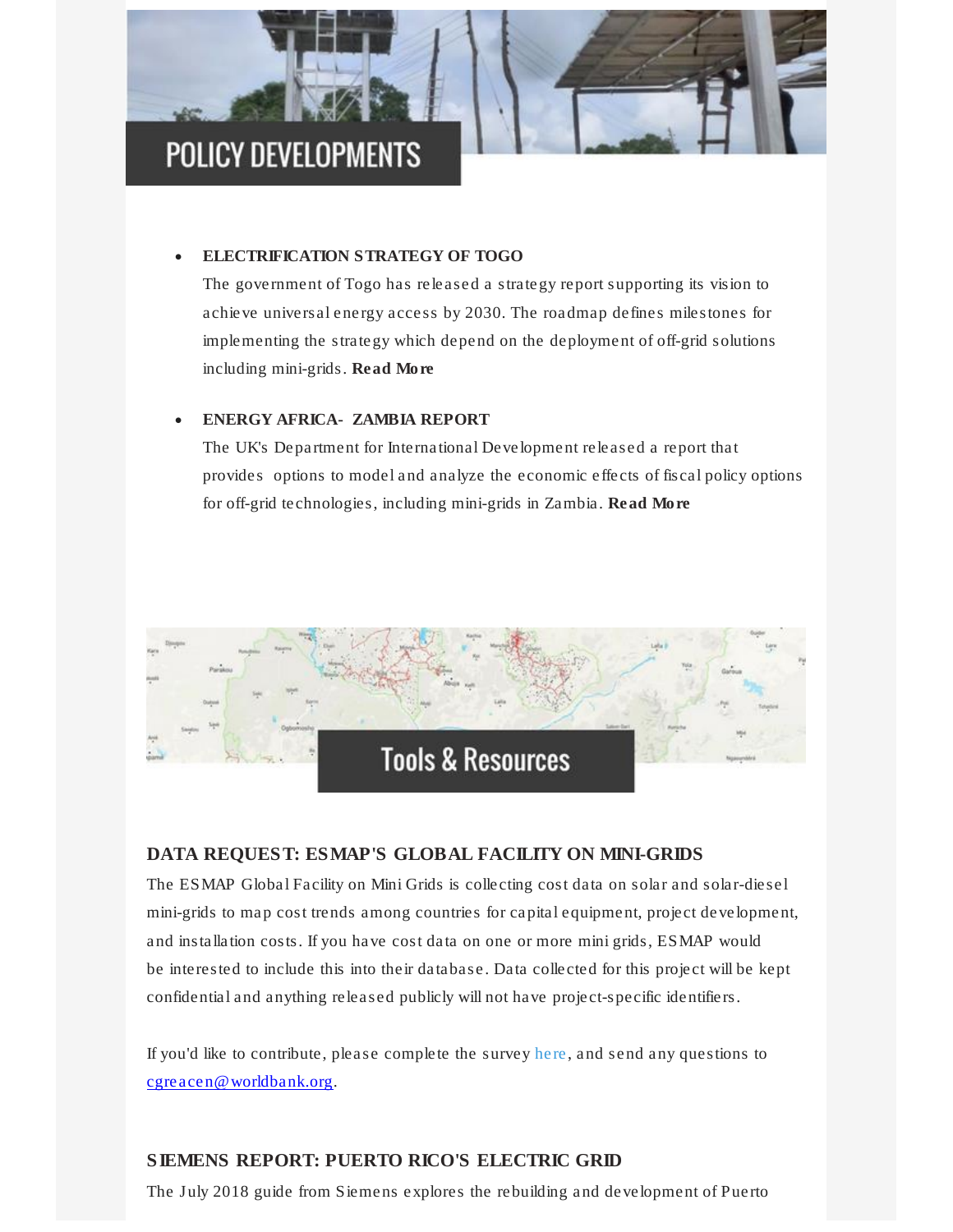Rico's electric grid. The report evaulates factors including cost, reliability, sustainability and recommends a plan to improve resiliency using a segmented grid structure. [Learn More](https://click.everyaction.com/k/1858353/9776323/-1617300351?nvep=ew0KICAiVGVuYW50VXJpIjogIm5ncHZhbjovL3Zhbi9VTkYvVU5GLzEvNjA4MDYiLA0KICAiRGlzdHJpYnV0aW9uVW5pcXVlSWQiOiAiNmY5MDI1MTAtZTc5Yi1lODExLWJjZTctMDAwZDNhMTJiODAwIiwNCiAgIkVtYWlsQWRkcmVzcyI6ICJLZmFybWVyQHVuZm91bmRhdGlvbi5vcmciDQp9&hmac=2WyhktQNt28-NWpF6LkFFv8QGcqZgq18bsoItE8ToOU=)

#### [UN FOUNDATION WEBINAR: GRID INTERCONNECTION OF MINI-GRIDS](https://click.everyaction.com/k/1858354/9776324/-803653937?nvep=ew0KICAiVGVuYW50VXJpIjogIm5ncHZhbjovL3Zhbi9VTkYvVU5GLzEvNjA4MDYiLA0KICAiRGlzdHJpYnV0aW9uVW5pcXVlSWQiOiAiNmY5MDI1MTAtZTc5Yi1lODExLWJjZTctMDAwZDNhMTJiODAwIiwNCiAgIkVtYWlsQWRkcmVzcyI6ICJLZmFybWVyQHVuZm91bmRhdGlvbi5vcmciDQp9&hmac=2WyhktQNt28-NWpF6LkFFv8QGcqZgq18bsoItE8ToOU=&v=ZRKQg58ZO58)

The Energy Access Practitioner Network, in partnership with the Clean Energy Solutions Center hosted a webinar on challenges and opportunities presented by mini-grids and interconnection after the main grid arrives. View this webinar to learn about case studies from Asia and Africa and hear the requirements—policy, technical, and commercial needed to achieve a relatively seamless interconnection of mini-grids with the main grid. [Learn More](https://click.everyaction.com/k/1858355/9776325/-803653937?nvep=ew0KICAiVGVuYW50VXJpIjogIm5ncHZhbjovL3Zhbi9VTkYvVU5GLzEvNjA4MDYiLA0KICAiRGlzdHJpYnV0aW9uVW5pcXVlSWQiOiAiNmY5MDI1MTAtZTc5Yi1lODExLWJjZTctMDAwZDNhMTJiODAwIiwNCiAgIkVtYWlsQWRkcmVzcyI6ICJLZmFybWVyQHVuZm91bmRhdGlvbi5vcmciDQp9&hmac=2WyhktQNt28-NWpF6LkFFv8QGcqZgq18bsoItE8ToOU=&v=ZRKQg58ZO58)

### IRENA BRIEF- [OFF-GRID RENEWABLE ENERGY SOLUTIONS](https://click.everyaction.com/k/1858356/9776326/1478279228?nvep=ew0KICAiVGVuYW50VXJpIjogIm5ncHZhbjovL3Zhbi9VTkYvVU5GLzEvNjA4MDYiLA0KICAiRGlzdHJpYnV0aW9uVW5pcXVlSWQiOiAiNmY5MDI1MTAtZTc5Yi1lODExLWJjZTctMDAwZDNhMTJiODAwIiwNCiAgIkVtYWlsQWRkcmVzcyI6ICJLZmFybWVyQHVuZm91bmRhdGlvbi5vcmciDQp9&hmac=2WyhktQNt28-NWpF6LkFFv8QGcqZgq18bsoItE8ToOU=)

The latest report from the International Renewable Energy Agency captures recent trends in sustainable and modern energy and assesses the enabling environment to scale-up offgrid deployment. This brief covers topics including policies and regulations, delivery and financing models, institutional frameworks, capacity building, technology adaptation and cross sector-linkages. [Learn More](https://click.everyaction.com/k/1858358/9776328/1478279228?nvep=ew0KICAiVGVuYW50VXJpIjogIm5ncHZhbjovL3Zhbi9VTkYvVU5GLzEvNjA4MDYiLA0KICAiRGlzdHJpYnV0aW9uVW5pcXVlSWQiOiAiNmY5MDI1MTAtZTc5Yi1lODExLWJjZTctMDAwZDNhMTJiODAwIiwNCiAgIkVtYWlsQWRkcmVzcyI6ICJLZmFybWVyQHVuZm91bmRhdGlvbi5vcmciDQp9&hmac=2WyhktQNt28-NWpF6LkFFv8QGcqZgq18bsoItE8ToOU=)



[INTERSOLAR SOUTH AMERICA:](https://click.everyaction.com/k/1858359/9776329/1093422916?nvep=ew0KICAiVGVuYW50VXJpIjogIm5ncHZhbjovL3Zhbi9VTkYvVU5GLzEvNjA4MDYiLA0KICAiRGlzdHJpYnV0aW9uVW5pcXVlSWQiOiAiNmY5MDI1MTAtZTc5Yi1lODExLWJjZTctMDAwZDNhMTJiODAwIiwNCiAgIkVtYWlsQWRkcmVzcyI6ICJLZmFybWVyQHVuZm91bmRhdGlvbi5vcmciDQp9&hmac=2WyhktQNt28-NWpF6LkFFv8QGcqZgq18bsoItE8ToOU=)  [ARE OFF-GRID WORKSHOP](https://click.everyaction.com/k/1858359/9776329/1093422916?nvep=ew0KICAiVGVuYW50VXJpIjogIm5ncHZhbjovL3Zhbi9VTkYvVU5GLzEvNjA4MDYiLA0KICAiRGlzdHJpYnV0aW9uVW5pcXVlSWQiOiAiNmY5MDI1MTAtZTc5Yi1lODExLWJjZTctMDAwZDNhMTJiODAwIiwNCiAgIkVtYWlsQWRkcmVzcyI6ICJLZmFybWVyQHVuZm91bmRhdGlvbi5vcmciDQp9&hmac=2WyhktQNt28-NWpF6LkFFv8QGcqZgq18bsoItE8ToOU=) August 28 São Paulo, Brazil

[MICROGRID GLOBAL](https://click.everyaction.com/k/1858360/9776330/-615963264?nvep=ew0KICAiVGVuYW50VXJpIjogIm5ncHZhbjovL3Zhbi9VTkYvVU5GLzEvNjA4MDYiLA0KICAiRGlzdHJpYnV0aW9uVW5pcXVlSWQiOiAiNmY5MDI1MTAtZTc5Yi1lODExLWJjZTctMDAwZDNhMTJiODAwIiwNCiAgIkVtYWlsQWRkcmVzcyI6ICJLZmFybWVyQHVuZm91bmRhdGlvbi5vcmciDQp9&hmac=2WyhktQNt28-NWpF6LkFFv8QGcqZgq18bsoItE8ToOU=)  [INNOVATION FORUM](https://click.everyaction.com/k/1858360/9776330/-615963264?nvep=ew0KICAiVGVuYW50VXJpIjogIm5ncHZhbjovL3Zhbi9VTkYvVU5GLzEvNjA4MDYiLA0KICAiRGlzdHJpYnV0aW9uVW5pcXVlSWQiOiAiNmY5MDI1MTAtZTc5Yi1lODExLWJjZTctMDAwZDNhMTJiODAwIiwNCiAgIkVtYWlsQWRkcmVzcyI6ICJLZmFybWVyQHVuZm91bmRhdGlvbi5vcmciDQp9&hmac=2WyhktQNt28-NWpF6LkFFv8QGcqZgq18bsoItE8ToOU=) September 11-13 London, UK

[PHILIPPINES MINI-GRID B2B](https://click.everyaction.com/k/1858362/9776332/1125764307?nvep=ew0KICAiVGVuYW50VXJpIjogIm5ncHZhbjovL3Zhbi9VTkYvVU5GLzEvNjA4MDYiLA0KICAiRGlzdHJpYnV0aW9uVW5pcXVlSWQiOiAiNmY5MDI1MTAtZTc5Yi1lODExLWJjZTctMDAwZDNhMTJiODAwIiwNCiAgIkVtYWlsQWRkcmVzcyI6ICJLZmFybWVyQHVuZm91bmRhdGlvbi5vcmciDQp9&hmac=2WyhktQNt28-NWpF6LkFFv8QGcqZgq18bsoItE8ToOU=)  [FORUM](https://click.everyaction.com/k/1858362/9776332/1125764307?nvep=ew0KICAiVGVuYW50VXJpIjogIm5ncHZhbjovL3Zhbi9VTkYvVU5GLzEvNjA4MDYiLA0KICAiRGlzdHJpYnV0aW9uVW5pcXVlSWQiOiAiNmY5MDI1MTAtZTc5Yi1lODExLWJjZTctMDAwZDNhMTJiODAwIiwNCiAgIkVtYWlsQWRkcmVzcyI6ICJLZmFybWVyQHVuZm91bmRhdGlvbi5vcmciDQp9&hmac=2WyhktQNt28-NWpF6LkFFv8QGcqZgq18bsoItE8ToOU=) September 19-21 Manila, Philippines

[INTERNATIONAL CONFERENCE](https://click.everyaction.com/k/1858364/9776334/-149486091?nvep=ew0KICAiVGVuYW50VXJpIjogIm5ncHZhbjovL3Zhbi9VTkYvVU5GLzEvNjA4MDYiLA0KICAiRGlzdHJpYnV0aW9uVW5pcXVlSWQiOiAiNmY5MDI1MTAtZTc5Yi1lODExLWJjZTctMDAwZDNhMTJiODAwIiwNCiAgIkVtYWlsQWRkcmVzcyI6ICJLZmFybWVyQHVuZm91bmRhdGlvbi5vcmciDQp9&hmac=2WyhktQNt28-NWpF6LkFFv8QGcqZgq18bsoItE8ToOU=)  [ON SOLAR TECHNOLOGIES AND](https://click.everyaction.com/k/1858364/9776334/-149486091?nvep=ew0KICAiVGVuYW50VXJpIjogIm5ncHZhbjovL3Zhbi9VTkYvVU5GLzEvNjA4MDYiLA0KICAiRGlzdHJpYnV0aW9uVW5pcXVlSWQiOiAiNmY5MDI1MTAtZTc5Yi1lODExLWJjZTctMDAwZDNhMTJiODAwIiwNCiAgIkVtYWlsQWRkcmVzcyI6ICJLZmFybWVyQHVuZm91bmRhdGlvbi5vcmciDQp9&hmac=2WyhktQNt28-NWpF6LkFFv8QGcqZgq18bsoItE8ToOU=)  [HYBRID MINI-GRIDS](https://click.everyaction.com/k/1858364/9776334/-149486091?nvep=ew0KICAiVGVuYW50VXJpIjogIm5ncHZhbjovL3Zhbi9VTkYvVU5GLzEvNjA4MDYiLA0KICAiRGlzdHJpYnV0aW9uVW5pcXVlSWQiOiAiNmY5MDI1MTAtZTc5Yi1lODExLWJjZTctMDAwZDNhMTJiODAwIiwNCiAgIkVtYWlsQWRkcmVzcyI6ICJLZmFybWVyQHVuZm91bmRhdGlvbi5vcmciDQp9&hmac=2WyhktQNt28-NWpF6LkFFv8QGcqZgq18bsoItE8ToOU=) October 17-19 Palma, Spain